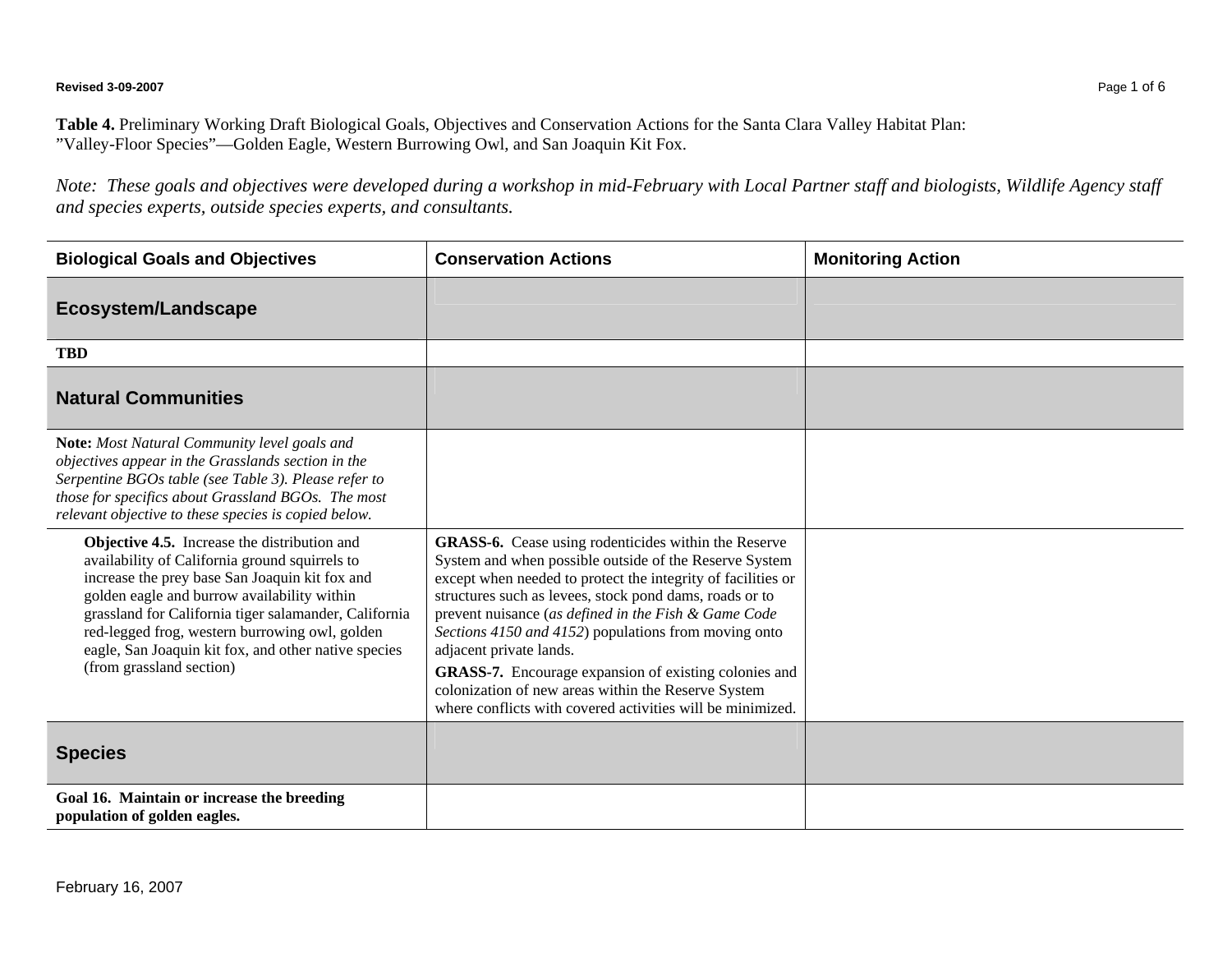## Table 4. Continued Page 2 of 6 **Revised 3-09-2007**

| <b>Biological Goals and Objectives</b>                                                                                                                                                          | <b>Conservation Actions</b>                                                                                                                                                                                                                                                                                                                                                                                                                                                                                                                                | <b>Monitoring Action</b> |
|-------------------------------------------------------------------------------------------------------------------------------------------------------------------------------------------------|------------------------------------------------------------------------------------------------------------------------------------------------------------------------------------------------------------------------------------------------------------------------------------------------------------------------------------------------------------------------------------------------------------------------------------------------------------------------------------------------------------------------------------------------------------|--------------------------|
| Objective 16.1. Protect all known nest sites, any<br>new nests that are discovered during the permit<br>term, and habitat features that have the potential to<br>support nesting golden eagles. | GRASS-9. Acquire or obtain easements on sites with<br>secluded rock outcrops or large trees overlooking open<br>grassland in the Diablo Range and Santa Cruz<br>Mountains.                                                                                                                                                                                                                                                                                                                                                                                 |                          |
|                                                                                                                                                                                                 | <b>GRASS-10.</b> Acquire in fee title or with easements<br>recently occupied (within last 10 years) nest sites plus a<br>buffer (0.5-mile buffer when feasible).                                                                                                                                                                                                                                                                                                                                                                                           |                          |
|                                                                                                                                                                                                 | <b>GRASS-11.</b> Acquire or obtain easements on grasslands<br>with existing ground squirrel colonies in the Diablo<br>Range and Santa Cruz Mountains.                                                                                                                                                                                                                                                                                                                                                                                                      |                          |
| <b>Objective 16.1.</b> Protect ___ acres of grassland and<br>acres of oak woodland with existing ground<br>squirrel colonies in the study area.                                                 | <b>GRASS-11a.</b> Acquire by fee title or obtain easements<br>acres of occupied ground squirrel colonies in<br>on<br>grassland and oak woodland natural communities<br>within miles of known nest sites.                                                                                                                                                                                                                                                                                                                                                   |                          |
| Objective 16.2. Enhance golden eagle foraging<br>habitat by promoting ground squirrel populations.                                                                                              | GRASS-6. Cease using rodenticides within the Reserve<br>System and when possible outside of the Reserve System<br>except when needed to protect the integrity of facilities or<br>structures such as levees, stock pond dams, roads or to<br>prevent nuisance (as defined in the Fish & Game Code<br>Sections 4150 and 4152) populations from moving onto<br>adjacent private lands.<br><b>GRASS-7.</b> Encourage colonization of ground squirrels<br>in new areas within the Reserve System where conflicts<br>with covered activities will be minimized. |                          |
| Goal 17. Maintain or increase the size and<br>sustainability of the breeding population and increase<br>the distribution of breeding and wintering burrowing<br>owls.                           |                                                                                                                                                                                                                                                                                                                                                                                                                                                                                                                                                            |                          |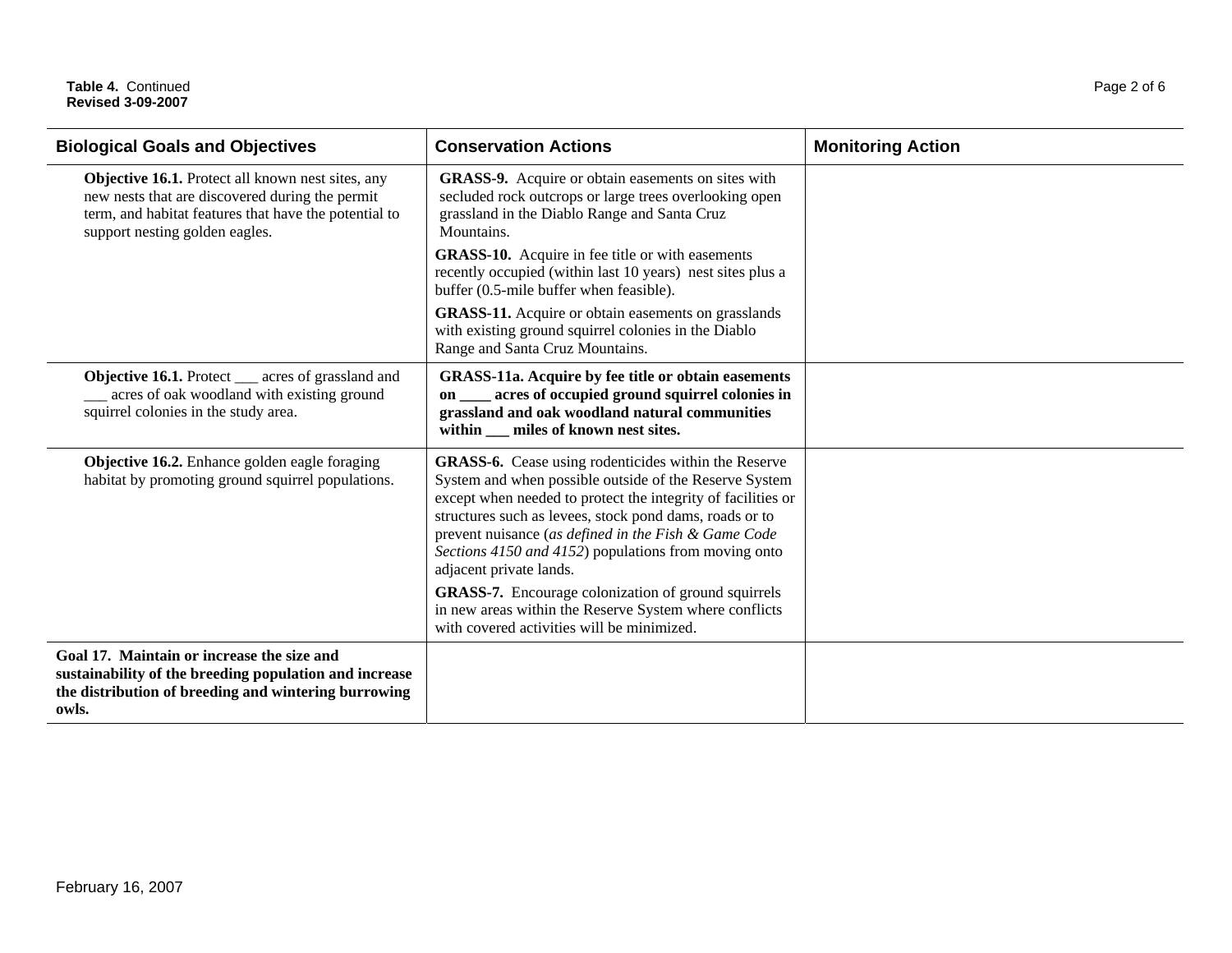## Table 4. Continued Page 3 of 6 **Revised 3-09-2007**

| <b>Biological Goals and Objectives</b>                                                                                                                                                                                                                          | <b>Conservation Actions</b>                                                                                                                                                                                         | <b>Monitoring Action</b> |
|-----------------------------------------------------------------------------------------------------------------------------------------------------------------------------------------------------------------------------------------------------------------|---------------------------------------------------------------------------------------------------------------------------------------------------------------------------------------------------------------------|--------------------------|
| <b>Objective 17.1.</b> Protect <u>exercises</u> of occupied and<br>suitable burrowing owl sites within the study area.                                                                                                                                          | <b>LAND-52.</b> Acquire or obtain easements on <u>eacnes</u> of<br>occupied burrowing owl breeding sites at X, Y, and Z.                                                                                            |                          |
|                                                                                                                                                                                                                                                                 | Possible prioritization for protection:                                                                                                                                                                             |                          |
| Work with Jack Barclay, Brenda Johnson and<br>other species experts to create a figure that<br>shows areas where owls currently are and<br>where they were historically, and where there<br>is still potential for expansion of range within<br>the study area. | -sites on flat lands where owls have been recorded in<br>the past or with existing ground squirrel burrows.                                                                                                         |                          |
|                                                                                                                                                                                                                                                                 | -sites on moderate slopes that have relatively high<br>density of ground squirrel burrows.                                                                                                                          |                          |
|                                                                                                                                                                                                                                                                 | <b>LAND-53.</b> Acquire or obtain easements that protect<br>suitable burrowing owl breeding habitat within _ miles<br>of the San Jose International Airport or other important<br>northern San Jose breeding sites. |                          |
|                                                                                                                                                                                                                                                                 | <b>LAND-54.</b> Acquire or obtain easements on __ acres of<br>grassland valleys in the Diablo Range that support<br>ground squirrel populations or could support them with<br>improved management.                  |                          |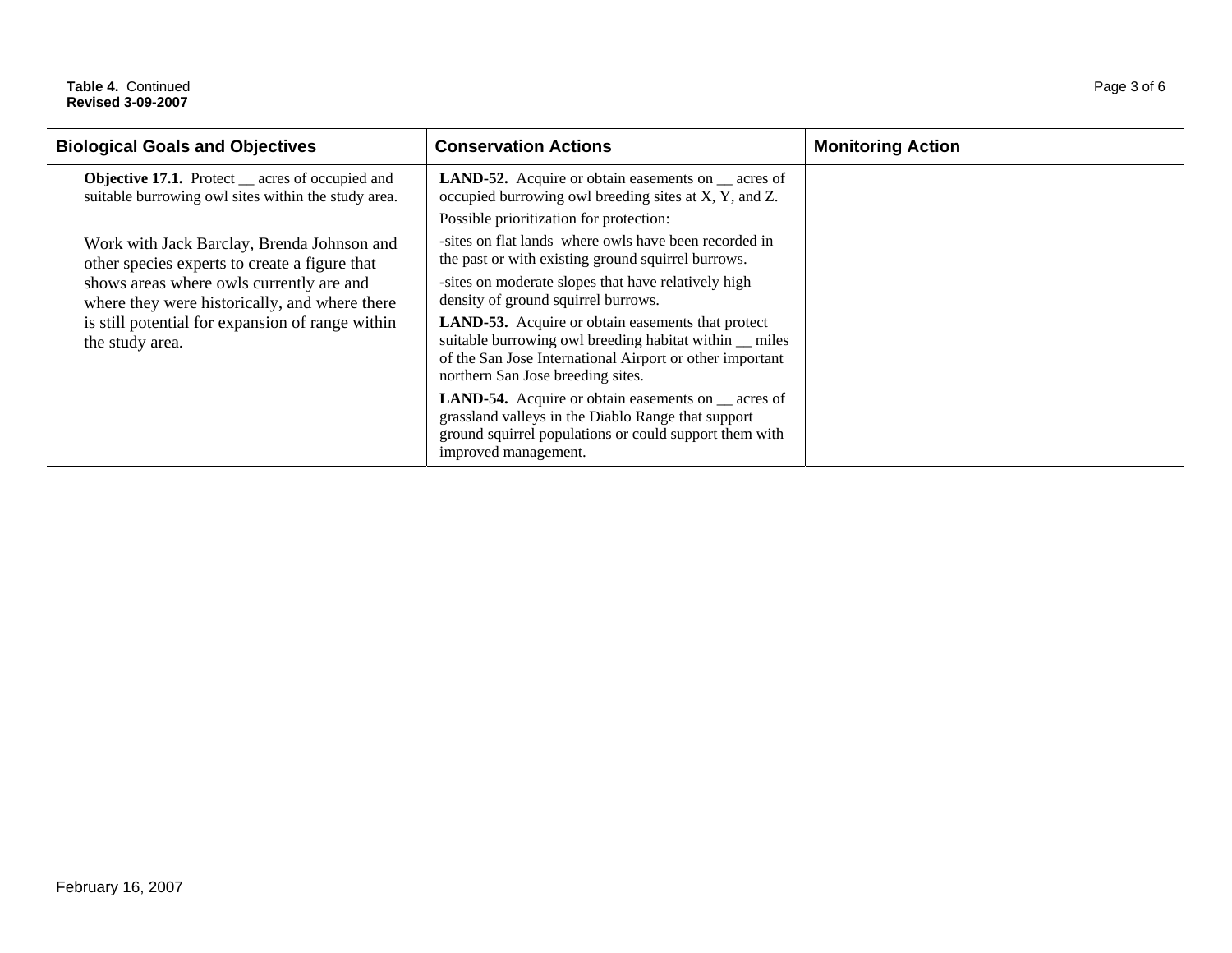## Table 4. Continued Page 4 of 6 **Revised 3-09-2007**

| <b>Biological Goals and Objectives</b>                                                                                                                                                                        | <b>Conservation Actions</b>                                                                                                                                                                                                                                                                                                                                                    | <b>Monitoring Action</b> |
|---------------------------------------------------------------------------------------------------------------------------------------------------------------------------------------------------------------|--------------------------------------------------------------------------------------------------------------------------------------------------------------------------------------------------------------------------------------------------------------------------------------------------------------------------------------------------------------------------------|--------------------------|
| <b>Objective 17.2.</b> Enhance __ acres of suitable<br>burrowing owl breeding sites within _ miles of<br>San Jose Airport or other northern San Jose sites<br>that currently support breeding burrowing owls. | <b>GRASS-12.</b> Implement vegetation management that<br>reduces the height of all vegetation to less than 12 inches<br>(i.e., graze/mow).<br><b>GRASS-13.</b> Create __ artificial burrows per acre to<br>encourage colonization of sites where ground squirrel<br>establishment is not feasible or during the interim before<br>ground squirrel colonies can be established. |                          |
|                                                                                                                                                                                                               | See GRASS-6.<br>See GRASS-7.                                                                                                                                                                                                                                                                                                                                                   |                          |
|                                                                                                                                                                                                               | GRASS-14. Coordinate management with burrowing<br>owl population managers in Santa Clara County but<br>outside the study area (e.g., NASA-Ames Research<br>Center, Shoreline Park or other important breeding sites<br>outside of the study area).                                                                                                                             |                          |
|                                                                                                                                                                                                               | GRASS-15. Incorporate western burrowing owl<br>management and protection into MartialCottle County<br>Park Master Plan (290-acre Master Plan in development<br>now jointly by County Parks and State Parks; site will<br>focus on historic agricultural demonstration farming).                                                                                                |                          |
|                                                                                                                                                                                                               | GRASS-16. Incorporate management measures into the<br>Master Plan for the San Jose Water Pollution Control<br>Plan Bufferland (approx. 500 acres) to encourage use by<br>burrowing owls [San Jose Environmental Planning<br>Office is currently developing a Master Plan; Don<br>Arnold will contact San Jose to determine Master Plan<br>stage].                              |                          |
|                                                                                                                                                                                                               | <b>Options:</b>                                                                                                                                                                                                                                                                                                                                                                |                          |
|                                                                                                                                                                                                               | • Possibility of working with Reid-Hillview<br>Airport to stop controlling rodents to allow<br>ground squirrels to come back and allow<br>burrowing owls to naturally colonize and persist.                                                                                                                                                                                    |                          |
|                                                                                                                                                                                                               | • Consider an educational campaign for private<br>landowners in the valley floor to manage their<br>lands in a way more compatible with burrowing<br>owl.                                                                                                                                                                                                                      |                          |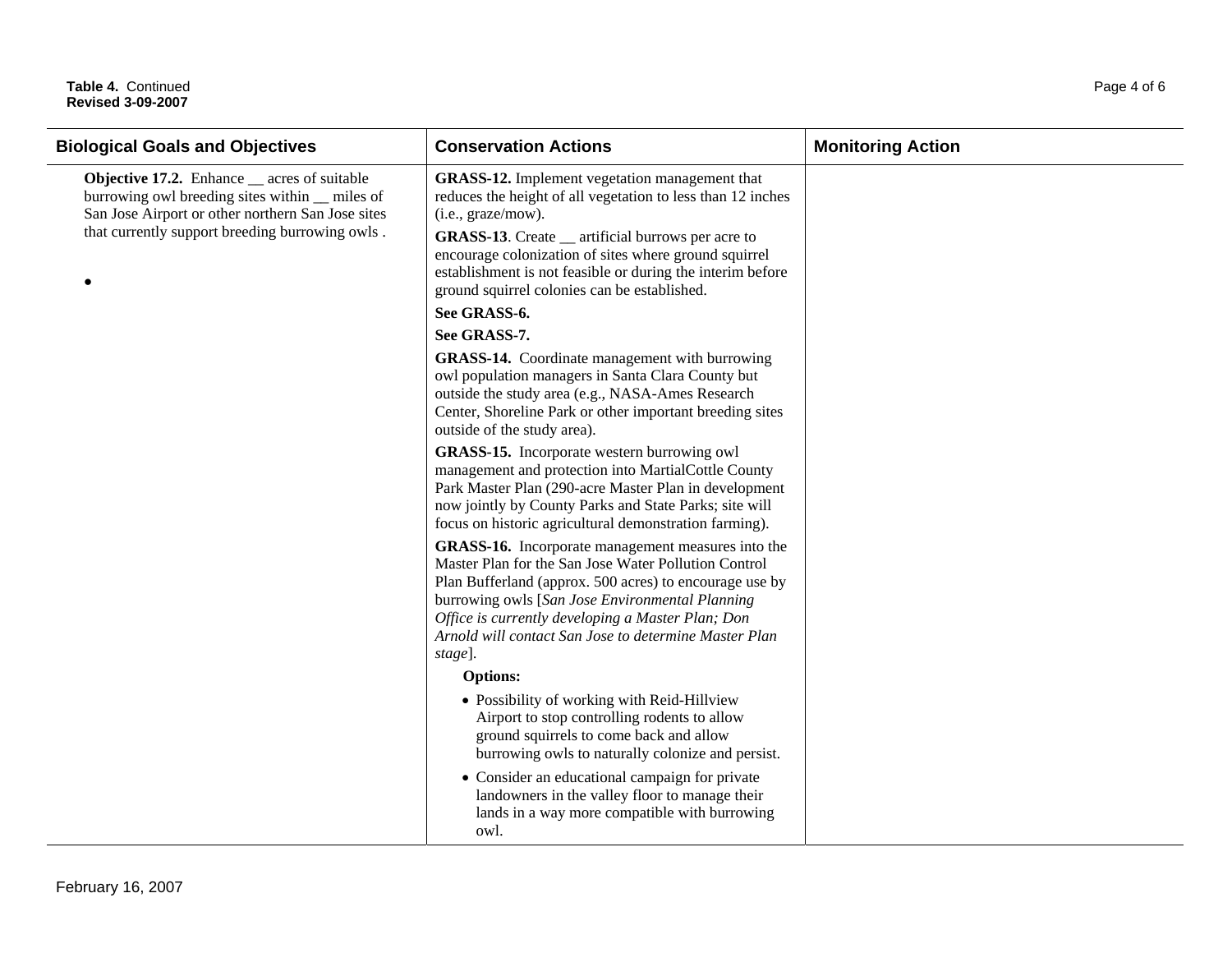| <b>Biological Goals and Objectives</b>                                                                                                                                                                                          | <b>Conservation Actions</b>                                                                                                                                                                                                                                                                                                                                                                                                                                                                                                                                                                                                                                                                                                                                                                                                                                                                                                           | <b>Monitoring Action</b> |
|---------------------------------------------------------------------------------------------------------------------------------------------------------------------------------------------------------------------------------|---------------------------------------------------------------------------------------------------------------------------------------------------------------------------------------------------------------------------------------------------------------------------------------------------------------------------------------------------------------------------------------------------------------------------------------------------------------------------------------------------------------------------------------------------------------------------------------------------------------------------------------------------------------------------------------------------------------------------------------------------------------------------------------------------------------------------------------------------------------------------------------------------------------------------------------|--------------------------|
| Goal 18. Increase the ability of San Joaquin kit fox to<br>move through and use the study area.                                                                                                                                 |                                                                                                                                                                                                                                                                                                                                                                                                                                                                                                                                                                                                                                                                                                                                                                                                                                                                                                                                       |                          |
| Objective 18.1. Protect __ acres of annual<br>grassland and suitable oak woodland land cover<br>types in a diversity of soils types and other<br>environmental gradients to enhance movement,<br>foraging, and resting habitat. | <b>LAND-55.</b> Acquire in fee title or obtain easements on<br>__ acres of annual grassland and suitable oak woodland<br>types (e.g., oak savanna and oak woodland within 500<br>feet of annual grassland) north and south of Highway<br>152 in suitable modeled San Joaquin kit fox movement<br>habitat.                                                                                                                                                                                                                                                                                                                                                                                                                                                                                                                                                                                                                             |                          |
| Objective 18.2. Enhance grassland with in the<br>Reserve System to provide a larger prey base for<br>San Joaquin kit fox.                                                                                                       | See GRASS-6.<br>See GRASS-7.                                                                                                                                                                                                                                                                                                                                                                                                                                                                                                                                                                                                                                                                                                                                                                                                                                                                                                          |                          |
| Objective 18.3. Improve land-use compatibility in<br>areas suitable for kit fox movement.                                                                                                                                       | GRASS-17. Conduct a public education campaign in<br>the southeastern portion of the study area to provide<br>landowners with information about management and<br>land use techniques that are more compatible with<br>movement and use by San Joaquin kit fox.<br>{Possible condition on covered activities}                                                                                                                                                                                                                                                                                                                                                                                                                                                                                                                                                                                                                          |                          |
| Objective 18.4. Allow safer passage of San Joaquin<br>kit fox across Highway 152 between the Highway<br>152/156 interchange and the Santa Clara/Merced<br>County line.                                                          | GRASS-18. Reduce fencing and number of roads to the<br>minimum amount necessary to carry out operations.<br>GRASS-19. Replace small culverts or culverts that<br>create a one-way barrier with large, straight culverts that<br>allow direct movement from one side of the road to the<br>other and ensure that the culvert is visible to the target<br>species (i.e., do not obscure entrance with vegetation).<br>GRASS-20. Where appropriate replace culverts with<br>free span bridges to allow wildlife to move freely under<br>roadways.<br><b>GRASS-21</b> . Install fencing or other features that will<br>direct wildlife attempting to cross the roadway towards<br>the culvert or other safe crossing.<br>GRASS-22. Remove or perforate median barriers along<br>roadways to improve successful wildlife crossings and,<br>if appropriate, install fencing or other features to direct<br>wildlife to those open sections. |                          |